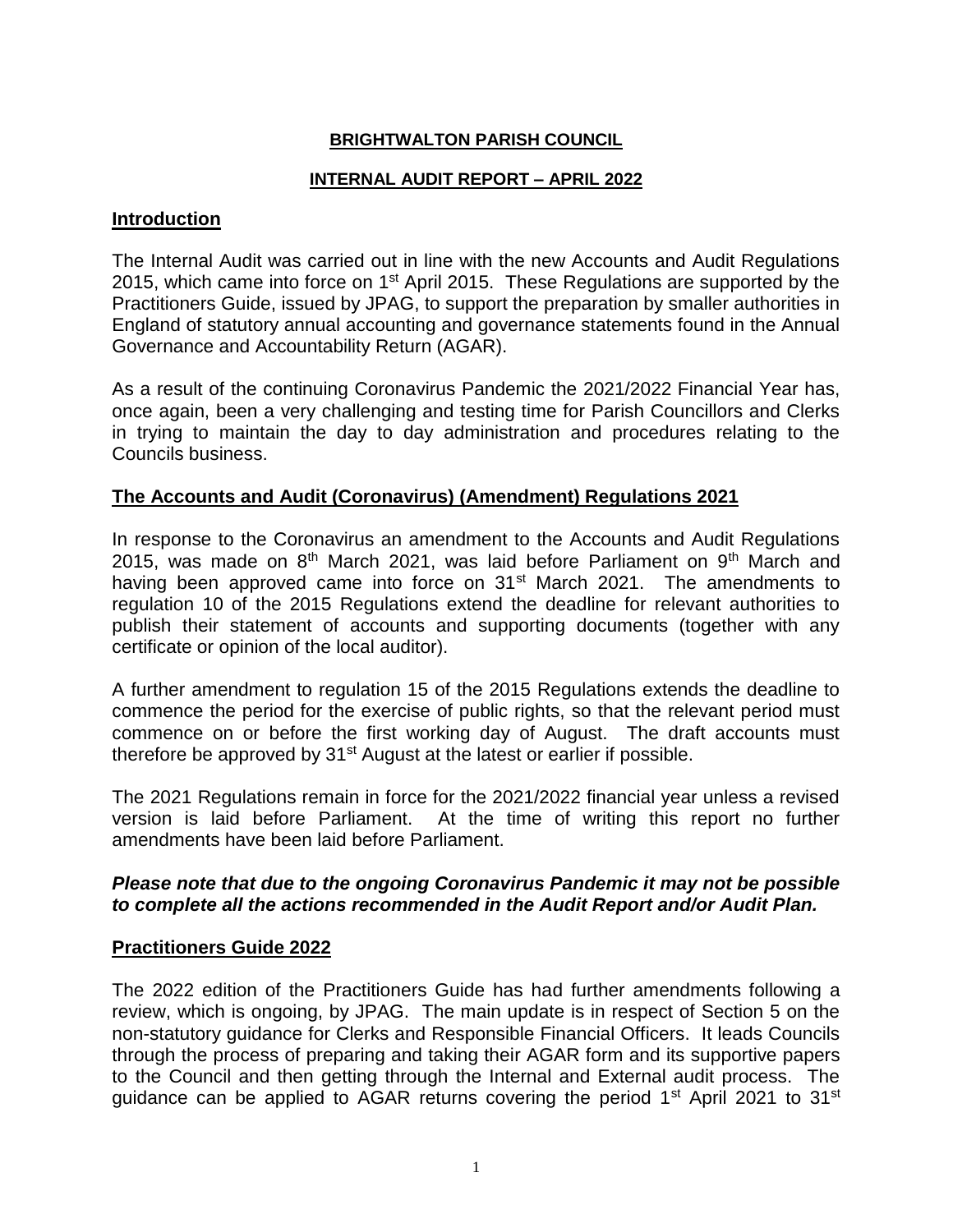March 2022. Other changes to the 2022 Guide include Fixed Assets, Accounting for reimbursements and credit card balances and further information can be found in the Notes on the JPAG Groups meeting on 3rd February 2022 which is on the website.

# **Reviewing Internal Audit**

Authorities should on an annual basis, carry out a review of the effectiveness of their overall internal audit arrangements. It should be designed to provide sufficient assurance for the authority that standards are being met and that the work of internal audit is effective. Authorities should judge the extent and scope of the review by reference to their own individual circumstances. Such a review should take place when a new Internal Auditor and/or the Responsible Financial Officer are appointed.

Parish Councils usually appoint a small Working Party to carry out the review and report back to full council. As with any review, it should be evidence based which should, if possible, be gathered throughout the year and may include the following:

- $\triangleright$  previous review and action plan;
- $\triangleright$  independence and competence of the Internal Auditor;
- $\triangleright$  annual report by internal audit;
- $\triangleright$  other reports from internal audit, including internal audit plan, monitoring reports, and the results of any investigations;
- $\triangleright$  relationships with the Clerk and the authority;
- $\triangleright$  any reports by the external auditor;
- $\triangleright$  the results of any other external reviews of internal control.

Details on how the review could take place is set out in the Practitioners Guide.

# **Internal Audit**

Internal audit is a key component of the system of internal control and is considered to be an ongoing function reporting to the Parish Council once a year. The purpose of internal audit is to review whether the systems of financial and other controls over a Parish Councils activities and operating procedures are effective. It is essential that the internal audit function is sufficiently independent of the other financial controls and procedures of the Council which are the subject of review.

Regulation 5(2) requires:

- (a) An officer or member of the relevant body to make available such documents and records as appear to be necessary for the purpose of audit: and
- (b) Supply the Internal Auditor with such information and explanation as is considered necessary for that purpose.

It is not a matter for the internal auditor, to actively seek evidence of fraud, corruption or error. The internal auditor's role is to assist the council in fulfilling its responsibility to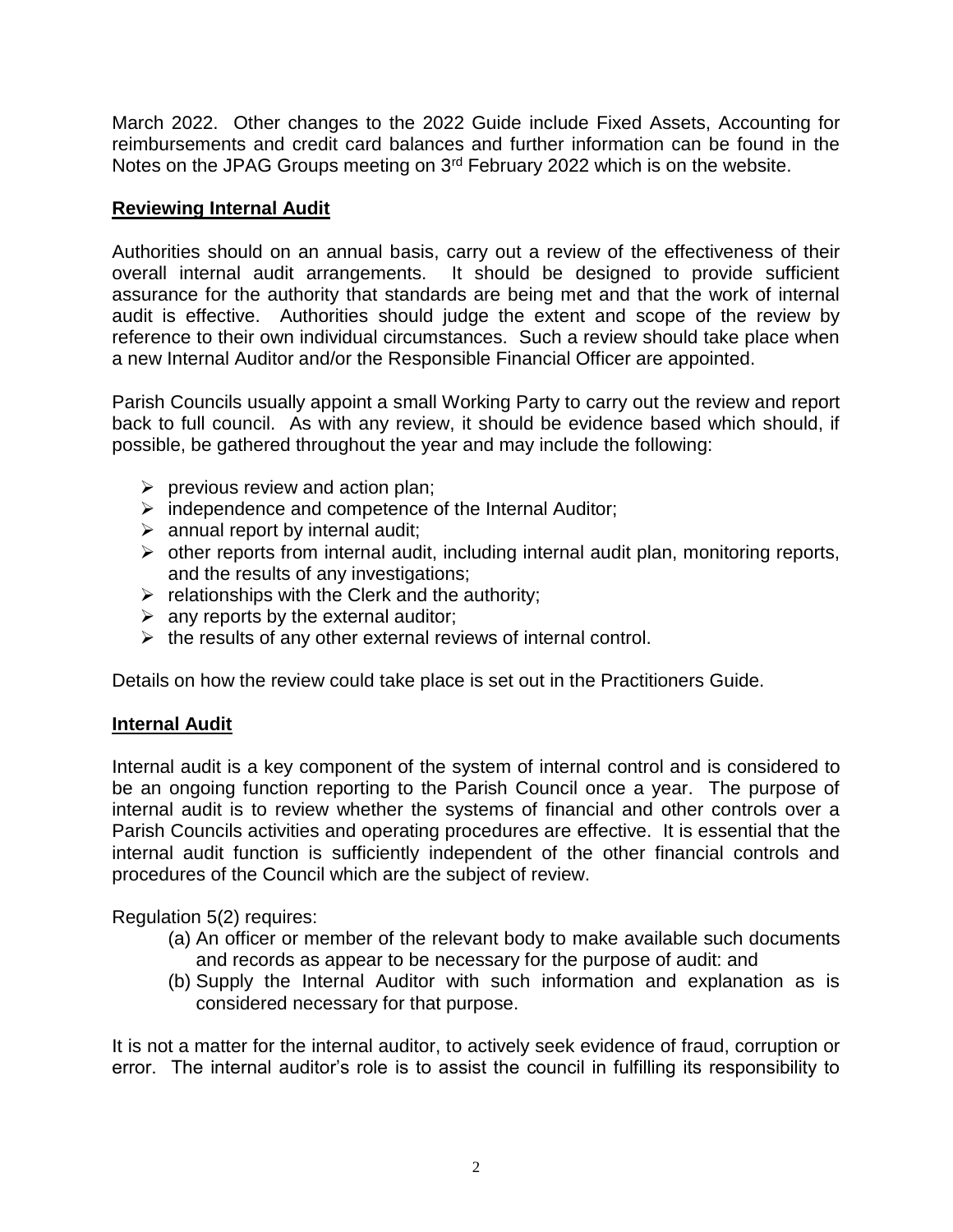have and maintain proper arrangements for the prevention and detection of fraud, error or mistakes.

The internal audit is therefore based on the following two key aspects of the Council's procedures:

- ❖ Financial Regulations
- ❖ Risk Management

The Internal Audit, which took place on Wednesday  $6<sup>th</sup>$  April , 2022, is based on the Internal Audit Plan, a copy of which is attached for members' information together with any relevant information outlined in the Practitioner's Guide. The Internal Audit Plan provides details of the Financial Regulations/Risk Management and other issues together with the compliance checks that were carried out.

This is my fifth report as your appointed Internal Auditor and I would once again like to place on record my sincere thanks to Sarah Youldon the Parish Council Clerk for her patience and co-operation in answering my questions and providing me with all the necessary information and documentation required to complete the audit.

## **Internal Audit – 2022**

As referred to above the purpose of Internal Audit is to review whether the systems of financial and other controls over a councils activities and operating procedures are effective. My investigations were risk based, and included, as far as possible, examination of the council's administration and accounting procedures, such as income, payment and budgetary controls, VAT recording, claims and reconciliation, salary controls, bank reconciliation and the year-end procedures. The former included, where possible, the examination of documents, such as minutes, contracts together with the Financial Regulations, Standing Orders, Policies and Procedures and the Members Code of Conduct.

Despite the ongoing Pandemic I found the administration and procedures of the Council to be carefully planned, controlled and well documented with reports being presented to the Council as deemed appropriate. In addition the Minutes provide a very factual and comprehensive record of the Councils activities with a clear indication of who is responsible for follow-up action. The actions of the Clerk, continues to provide a very reliable system producing comprehensive and informative minutes and reports, tight budgetary controls and a clear and concise audit trail. The ongoing administration of the tender documents and contracts, where applicable, continues to be well documented and monitored.

Whilst meetings in April/May 2021 were held via Zoom all future meetings for the 2021/2022 financial year were held at the Village Hall or on site. The following is a summary of the issues identified which I feel should be drawn to Councilors attention, none of which, in my opinion, affect the final outcome of the Internal Audit: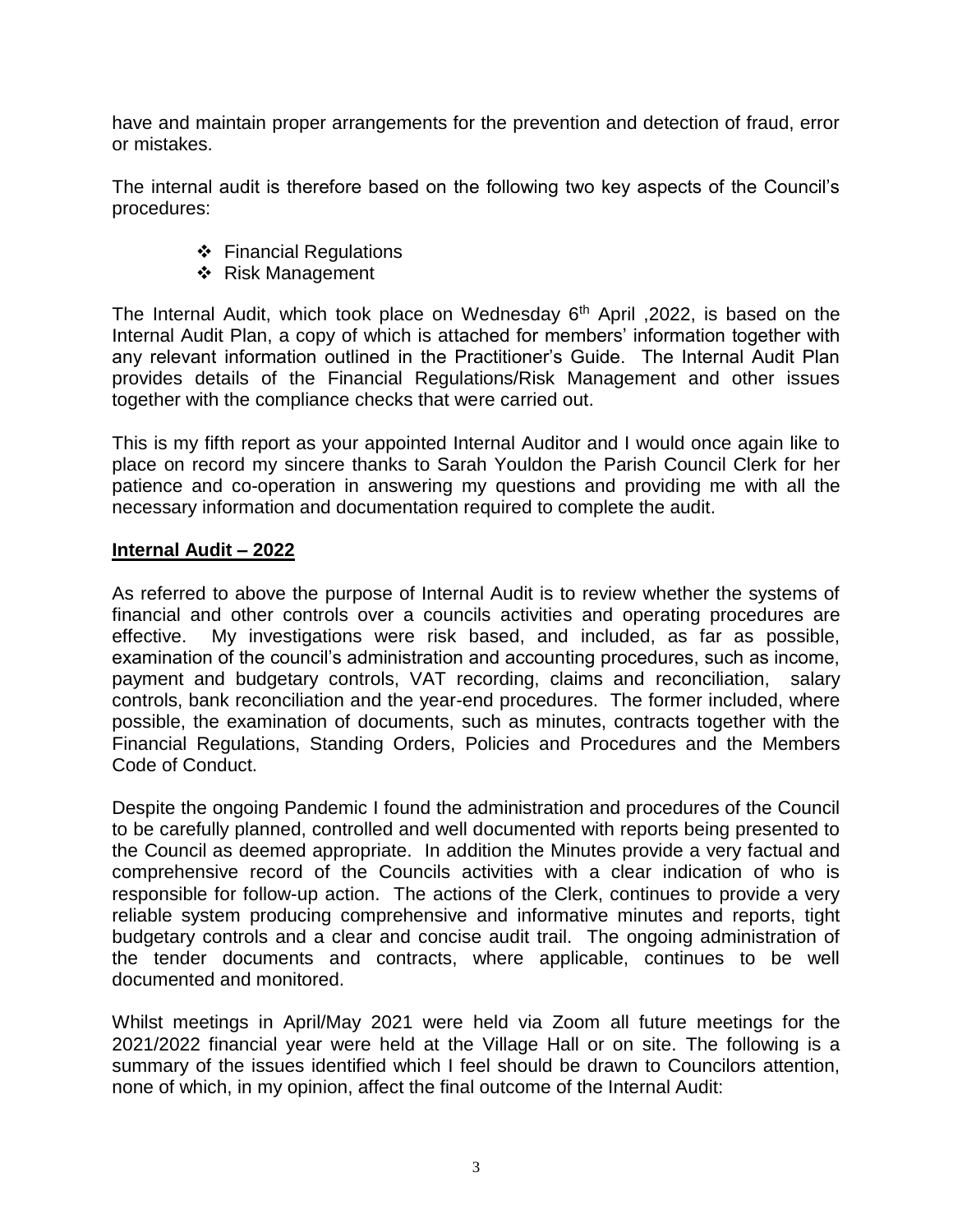## **Asset and Investment Control/Register**

The Council is required to maintain an asset and investment register and in respect of the latter this is recognized and confirmed as the Council's Business Premium Account. The Clerk continues to monitor the Councils bank balance on a regular basis. In view of the information provided I am therefore satisfied that the Council has adequate but not excessive reserves or balances.

The existing Asset Register, having been reviewed by the Clerk was presented to and approved by the Council at its meeting on  $5<sup>th</sup>$  May 2021. The Clerk monitors the Register on a regular basis with any additional assets obtained being reported to and approved by the Council during the current financial year.

## **Insurance**

My examination confirms that the insurance cover is adequate and sufficient but needs to be kept under review in the light of any significant changes or additions to the Councils assets etc. The current insurance cover is due for renewal on 1st July 2022.

## **Budget Estimates 2022/2023 and Precept**

The 2022/2023 Budget Estimates and the Council's Precept, in the sum of £7,455.00 was approved by the Council at its meeting on 10<sup>th</sup> January 2022.

The CIL funding, in the sum of £2,659.59, is to be used to improve the community infrastructure within the environs of the Village.

## **Risk Management**

The greatest risk is not being able to deliver the activity or services expected of a Council. I therefore examined the Minutes and found no evidence to suggest that risks are not being identified and managed. It is noted that the current Risk Management Assessment, having been approved in May 2021, will be the subject of a further review by the Clerk with the outcome of that review being presented to the Council at its meeting in May 2022 for consideration and approval.

## **Revision of Financial Regulations (FR) and Standing Orders (SO)**

It is noted that having been reviewed by the Clerk the Council's SO and FR were approved and adopted by the Council at its meeting on  $5<sup>th</sup>$  May 2021 The Clerk continues to review both documents and, if required, amended documents, to reflect any changes in legislation will be presented to future Council meetings for consideration, approval and adoption. If there are no significant changes in legislation the outcome of the next review, having been undertaken by the Clerk, will be presented to the Council at its meeting May 2022 for approval and adoption.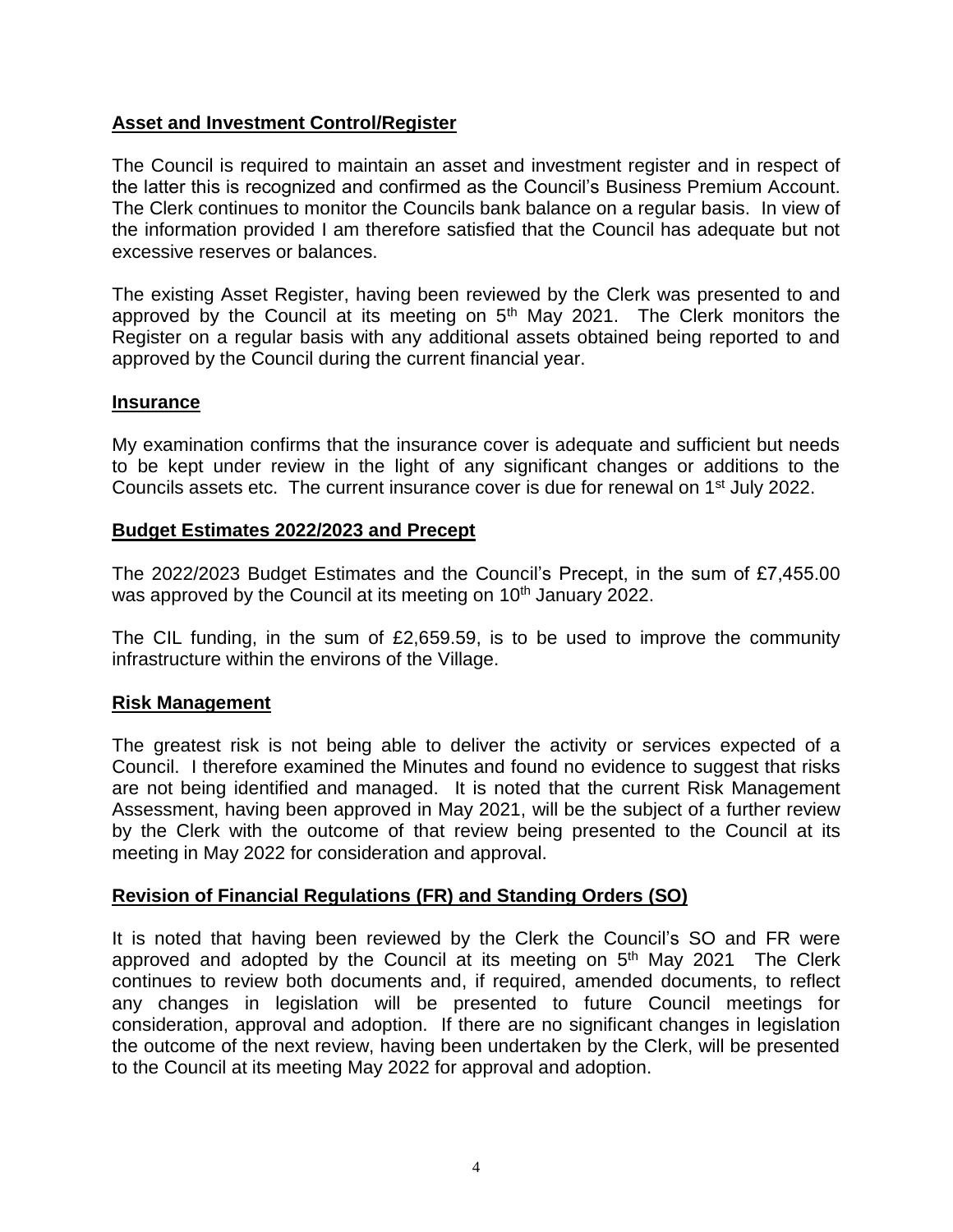# **Members Code of Conduct**

The revised Code of Conduct for Members, was presented to and approved by the Council at its meeting in May 2018 and will be the subject of a further review by the Clerk, once the review referred to below has been completed. A report on any significant changes required will then be presented to the Council for consideration and approval.

The LGA is to develop and new Model Code of Conduct for Councillors. This is in response to the recommendations made in the Committee on Standards in Public Life's report published in 2019, and in response to rising local government concern about the increasing incidence of public, member-to-member and officer/member intimidation and abuse, overall behavioral standards and expectations in in public debate, decision making and engagement. NALC's aim was to launch a revised code at their annual conference scheduled to take place at the end of June 2020 but this has been deferred to a later date.

The NALC recognises that the role of a councillor across all tiers of local government is a vital part of our country's system of democracy. It is important that councillors can be held accountable and adopt the behaviours and responsibilities associated with the role. Conduct as an individual councillor affects the reputation of all councillors. Councillors represent local residents, by working to develop better services and deliver local change. The public have high expectations of Councillors and entrust them to represent our local area, taking decisions fairly, openly, and transparently. Councillors have both an individual and collective responsibility to meet these expectations by maintaining high standards and demonstrating good conduct, and by challenging behaviour which falls below expectations.

Importantly, Councillors should be able to undertake their role as a councillor without being intimidated, abused, bullied, or threatened by anyone, including the general public. This Code has been designed to protect our democratic role, encourage good conduct and safeguard the public's trust in local government.

## **Policies and Procedures**

The Councils existing list of Policies and Procedures, having been reviewed by the Clerk was presented to and approved by the Council in May 2021 when it was noted that no amendments are required to the existing documents. The Clerk will however continue to review and present revised documents, amended to reflect any changes in legislation and/or regulations and present revised documents to future meetings of the Council for consideration and approval.

## **ROSPA Playground Inspection**

The playground was inspected in April and the report from ROSPA had identified some areas which requires work to be carried out. It was reported in July 2021 that the work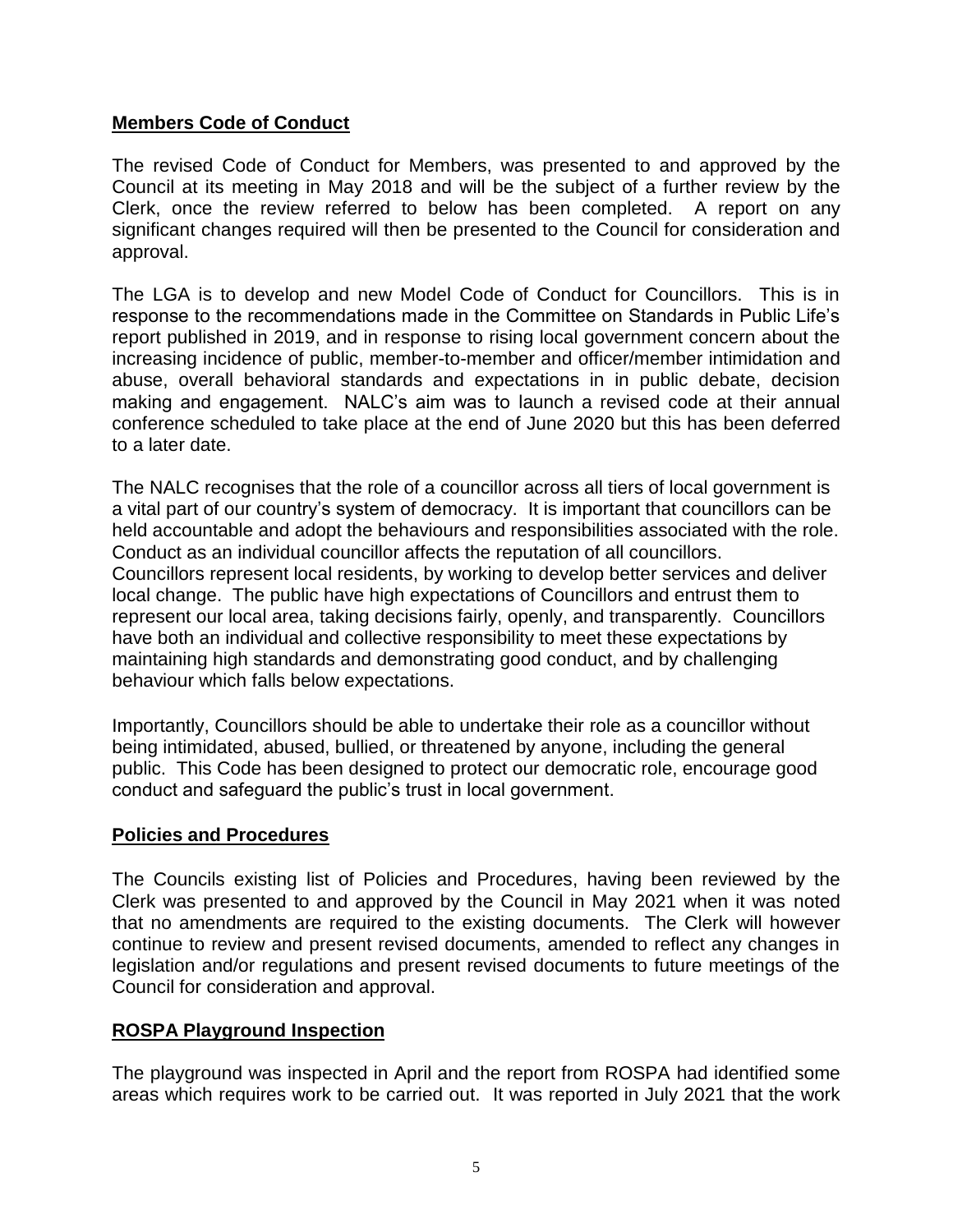had been completed in line with the recommendations of the report whilst other matters highlighted were noted and would be monitored with reports being presented to future meetings of the Council with recommendations as considered necessary.

## **Brightwalton Millennium Green Trust**

Where a Council acts as sole managing trustee for a trust or trusts, to warrant a positive response to this assertion the Council needs to have made sure that is has discharged all of its responsibilities with regard to the trust's finances. It is noted that the financial transactions do not form part of the Council's accounts and as such are not included in the figures reported in Section 2 of its Annual Governance and Accountability Return as referred to in paragraph 2.29 of the Guide.

The Council meets twice a year as Sole Trustee for the Brightwalton Millennium Green Trust in line with the Trustee Agreement. It is noted that there is a separate bank account, financial records with minutes of meetings being recorded and filed separately. In addition the Charity Commission Annual return is also completed and returned usually in September.

Having inspected the bank records, minutes and other associated documents I am satisfied that the Council, in their capacity as the sole managing trustee, has discharged their accountability responsibility for the fund(s)/assets in line with the requirements of the Charity Commissions Regulations and no matter in respect of the Dunmore Pond has come to my attention that requires further investigation and report to the Parish Council.

## **Internal Audit Statement 2022**

I am satisfied that the Parish Council has put in place safe and efficient arrangements and maintains robust controls on payments as an integrated part of the overall financial control system.

Subject to the comments above and agreed actions, I am therefore pleased to report that no matter has come to my attention that requires further investigation and report to the Parish Council or that gives me reasonable cause to believe that the requirements for adequate control and monitoring as outlined in the regulations have not been met. In addition there are no matters that have come to my attention, concerning the effectiveness of the system of internal control, to which members' attention should be drawn.

In conclusion I consider that, within the Parish Council, the management of processes by the Clerk and Councillors is continuing to be well controlled and monitored.

I wish the Parish Clerk and Councillors all the very best but more importantly please keep safe and well.